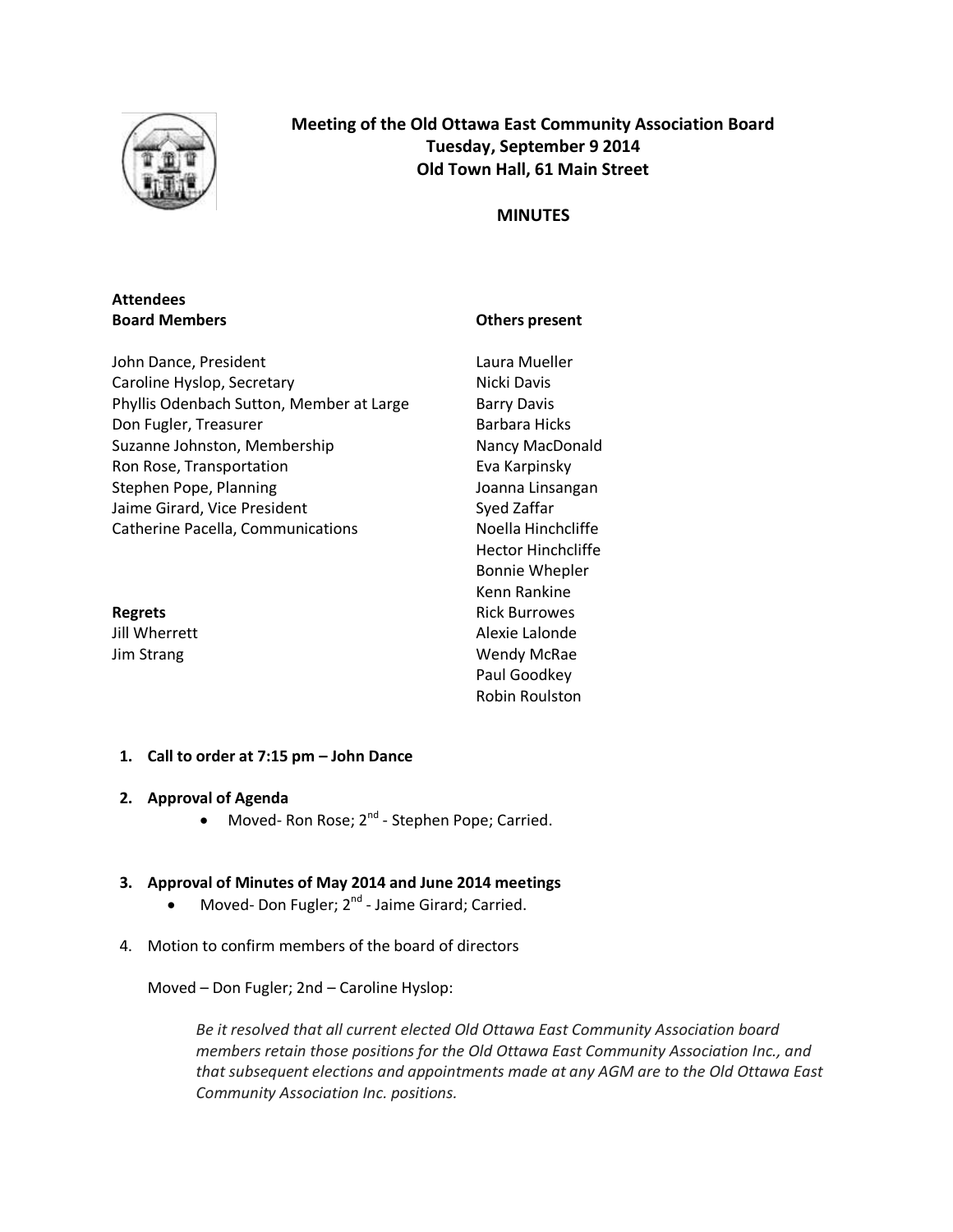Board Members were listed as follows: John Dance, Chair Jaime Girard, Vice Chair Caroline Hyslop, Secretary Don Fugler, Treasurer Nick Masciantonio, Past President Catherine Pacella, Communications Ron Rose, Transportation Stephen Pope, Planning Committee Chair Ian McRae, SLOE representative Suzanne Johnston, Membership Chair Bill Baldwin, Lees Avenue Representative Jim Strang, Federation of Community Associations Representative Devin O'Grady, City Centre Coalition Jill Wherrett, Member at Large Phyllis Odenbach-Sutton, Member at Large

An explanation was offered and discussion ensued *Confirmation is required to complete the incorporation process for the OOECA.* All Association members present were eligible to vote. Carried.

#### **5. Chair's Report –- John Dance**

A written report was circulated in advance to board members. [Please see report as appended for details]. Thanks to many people who have done a great deal of work on community issues and events over the summer. Today the winner of the main street public art was announced, and "Main Squared" has won – the one with the stained glass panels. It is our understanding that the plan is it will be on St. Paul University property rather than right on the sidewalk. Other issues include safe pedestrian crossing on Colonel By at Clegg; expansion of Springhurst Park through a transfer of some Alta Vista Transportation Corridor lands; functional plan of the Rideau River Western Pathway; Open Houses for Main Street Renewal, Regional's public presentation on its development of the Oblate lands; efforts to advocate for the undergrounding of hydro wires on Main Street; cash in lieu of parkland projects; Lands north of Old Town Hall; contamination of Old Town Hall soil; Landsdowne Opening; Regional's naming contest for Oblates Development; Jane's Walk through the Oblates property on October 5; Open Streets festival to take place on Main street this Saturday.

In general, people were concerned that the Open Streets Festival, while theoretically a very commendable idea, may cause considerable inconvenience to residents due to redirected traffic.

#### **6. Treasurer's Report – Don Fugler**

Nothing to report**.** 

#### 7. **Councillor's Report – David Chernushenko**

Open Streets Event – clearly the event was planned prior to the community or the councillor being consulted or even informed. This is unfortunate, but the event is going ahead nonetheless. The Main Street Farmers' Market will not be operating from its current location during the Main Street reconstruction, but a specific alternate location has not yet been determined. Rideau River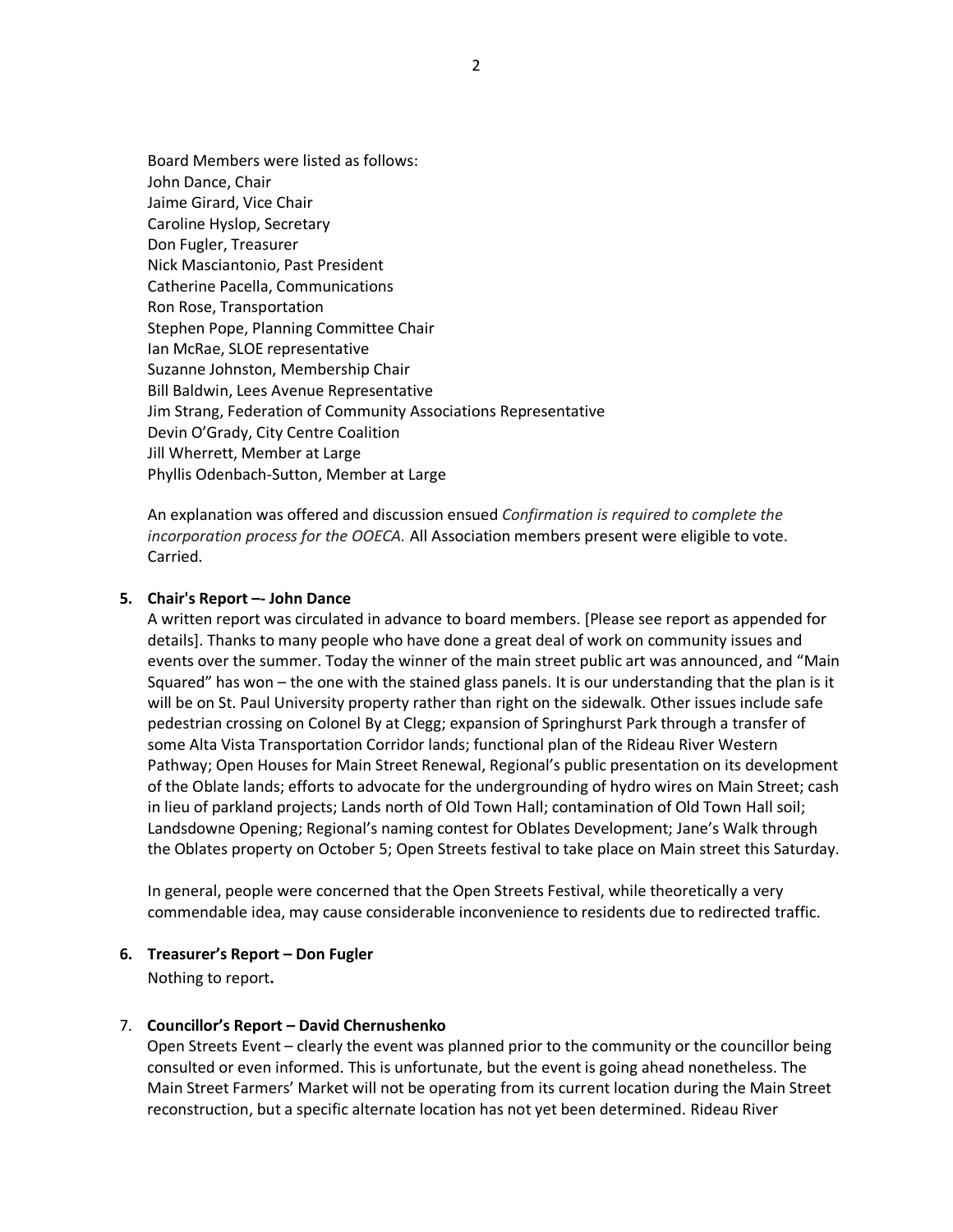Western Parkway plan has been published and is being circulated at the meeting. Key feedback that David provided on the plan is that greenspace should not be paved in spots where there is already existing paved space on little-used roads. The City views the route as a pedestrian and cycling pathway – a transportation route – while some members of the community prefer to view it as a nature trail. The main difference is that the City insists it be a paved, accessible pathway while there are many in the community who would prefer an unpaved trail. Good news is that Springhurst Park is to nearly double in size from 1.6 acres to 4.1.

# **8. Questions for All candidates meeting (October 2 at 7pm at Glebe Community Centre)**

We are partnering with a number of other community associations to organize an all-candidates meeting for the municipal election. The intention is that the debate will include both mayoral and ward councillor candidates. There are currently six candidates declared. Each community association will produced one question for the councillor candidates, and one for the mayoral candidates.

Potential topics for questions to be put to the candidates were brainstormed as follows:

- What is your position on undergrounding of hydro lines along Main and other streets in the City? Are you aware of the City's undergrounding policy and what is your position on it?
- Timing for the midtown footbridge
- Improving level of education of planning department staff
- How do we get more interaction between the City and the community and how does the City intend to reach out and engage with residents, particularly by electronic means?
- What is your position on a road going through Springhurst Park?
- Inequality for recreational opportunities for children in the downtown core compared with suburban areas.
- Infill and the issue of parking being in the front yard as opposed to around the back. Intensification in residential neighbourhoods

Those present were given the opportunity to vote on the proposed questions, and the four topics selected are undergrounding of hydro lines, moving the timing of the midtown footbridge, the potential of a transportation corridor through Springhurst park, and recreational opportunities in the downtown core. Those individuals who proposed the topics will draft questions and submit them to Phyllis.

# 9. **Traffic calming – Archville**

It was noted that there is not only a great increase in traffic along Evelyn, the drivers appear to be angry and driving too quickly. It was suggested that the City install additional posted speed limit signs and stop signs. In order for the City to reduce the speed limit in the residential streets we need a petition with signatures representing two thirds of residents. A temporary speedbump has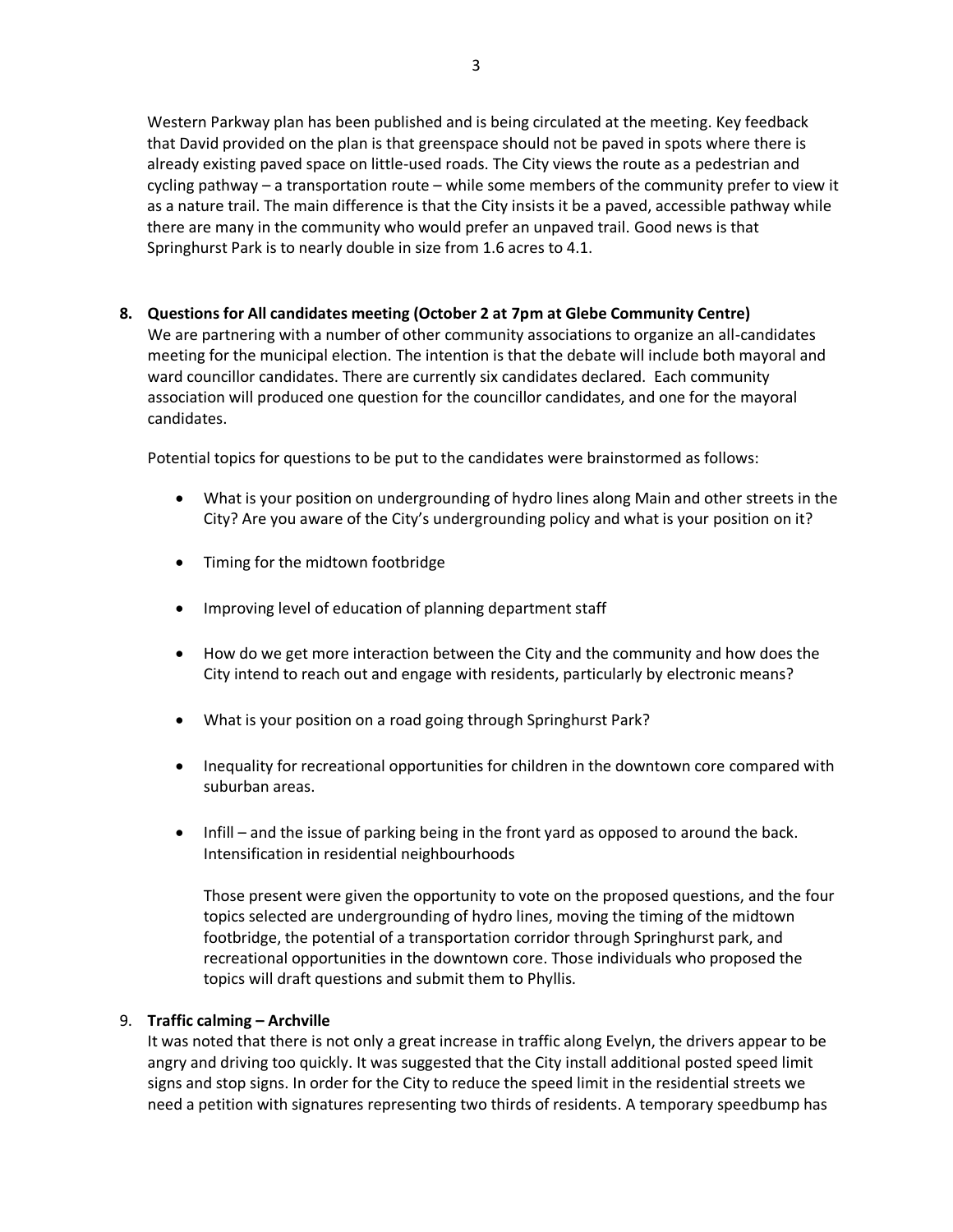been suggested, but David is not sure whether there is a budget for it, or if the City would agree. A temporary speedbump was suggested earlier this year but it was rejected. It was suggested that the problem is not unique to Archville but there are residential communities city wide that have traffic speeding and volume issues. Jaime and Rick and Robin have agreed that they will work on following up with some of the ideas suggested for traffic calming in Archville. It was agreed that the Association could pay for a few "Kid Alert" signs to encourage motorists to slow down.

# **10. Membership campaign**

Suzanne is organizing this year's membership drive. Several area captains have been identified, but additional volunteer canvassers are needed. Volunteers will go door to door soliciting membership for the association. As usual, there is always the challenge of getting access to the people who live in apartment buildings and condominiums. One suggestion is that we could have a volunteer stand at the door of the apartment buildings with flyers and membership signup.

# **11. Discussion of Fall public meetings (Regional - Oblates; NCC safe crossing of CBD, Main Street Rebuild)**

We are hoping to get good turnout and engagement at these upcoming public meetings.

# **12. AGM discussion / preparation**

AGM will be held on November 11

# **13. Main Street public art discussion**

Stained glass proposal has been accepted

# **14. Naming Contest for Regional Development**

None of the names suggested as part of the naming contest was selected, but at this point we do not know what the name will be for the development.

# **15. Committee reports**

# **15.1 Planning – Stephen Pope**

141 Main – the Association's parking study was not accepted by the City. The townhouses that the Sisters are in at Main and Springhurst will be taken down for the upcoming development. A development plan is envisaging up to 200 units accessed from Clegg. 140 Springhurst – there is a question as to whether the proposal for this location represents a change to the current building type. The proposed development of the Portuguese church was discussed some months ago but we have not heard anything recently and it does not appear that any development plans are going ahead.

# **15.2 SLOE – Ian McRae**

Lees community garden had a very successful summer and has some new garden boxes. Garden volunteers have asked if it might be possible to advocate for new benches under the cash in lieu of parkland program. The children's garden operated this summer without a paid employee – check out their Facebook site to keep up to date. The farmers market has had a busy summer, and an apple festival is still to come. Rideau River nature trail – some invasive plants have been removed by volunteers, and cleanup the capital event will take place in October to help do cleanup along the river.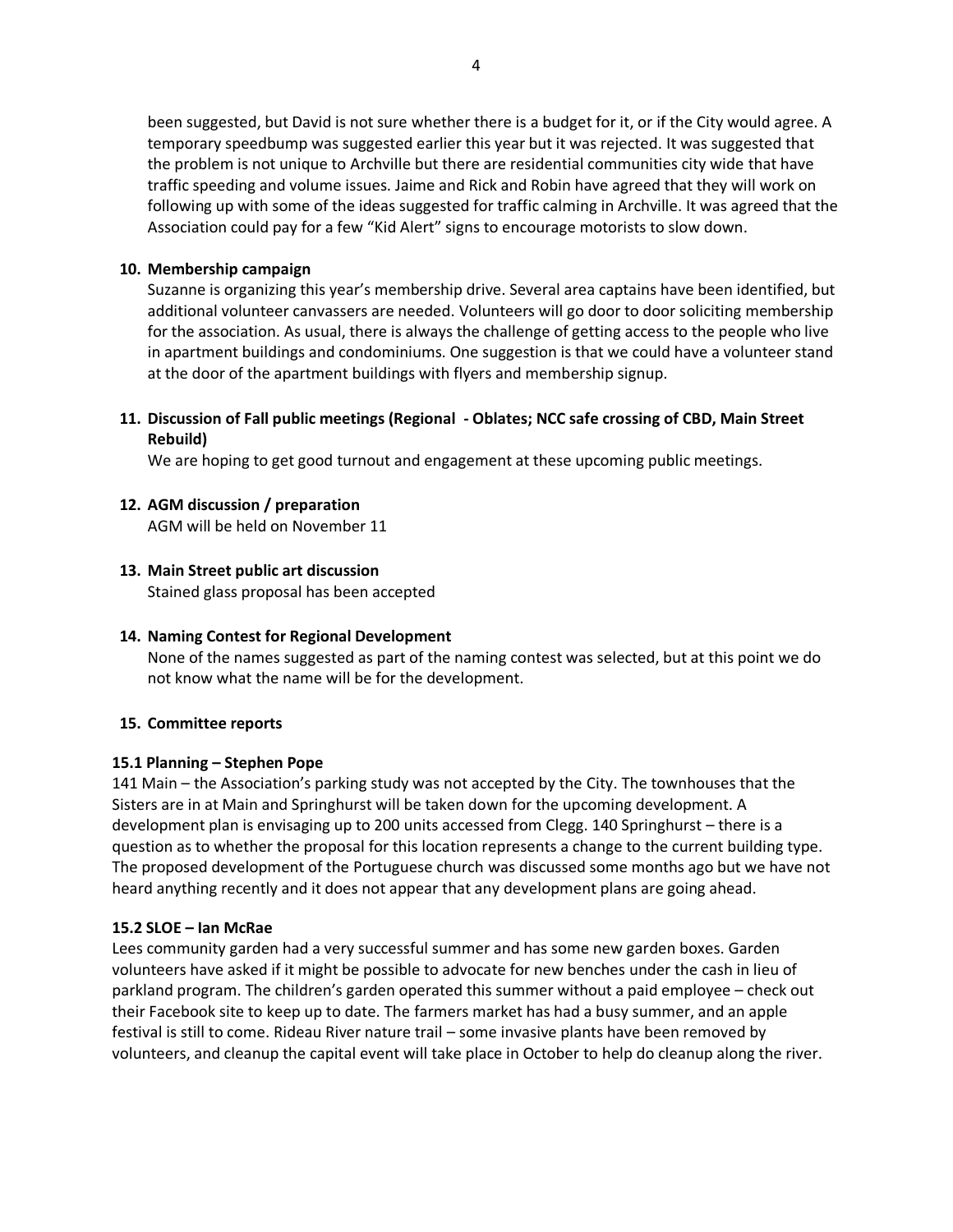Re: Main Street landscaping review, there was a meeting with Josée Valee to look at preliminary landscape plans for Main Street. Trees and small planters were discussed. It is suggested that, pursuant to a detailed design plan and community consultation, Association volunteers take on the responsibility of maintaining two small perennial gardens. It was agreed that this is the best way to ensure the gardens are put in and maintained, and some people expressed interest in volunteering.

**Motion:** That the Association take responsibility to maintain two small gardens at the intersection of Riverdale and Main. Moved: Ian McRae, second: Catherine Pacella. Carried.

#### **15.3 Transportation – Ron Rose**

Current transportation issues include volume and speed of traffic on Evelyn, planning for Main street reconstruction and Lees overpass**,** which will be reopening soon.

#### **15.4 City Centre Coalition – Devin O'Grady**

No report.

# **15.5 Federation of Citizens' Associations – Jim Strang**

Jim was not able to attend the meeting, and has nothing new to report

# **15.6 Communications – Catherine Pacella**

Nothing to report

# **15.7 Community Safety – Jaime Girard**

Nothing to report.

#### 16. **Community Activities Group**

This Saturday will be the last summer barbque and movie at Brantwood Park. CAG is looking for a few more people who are willing to serve as board members.

17. **New Business**: No additional business discussed.

#### **18. Date of next meeting –** October 14, 2014

#### **19. Adjournment**.

Moved – Stephen Pope; Seconded Phyllis Odenback-Sutton –. Carried.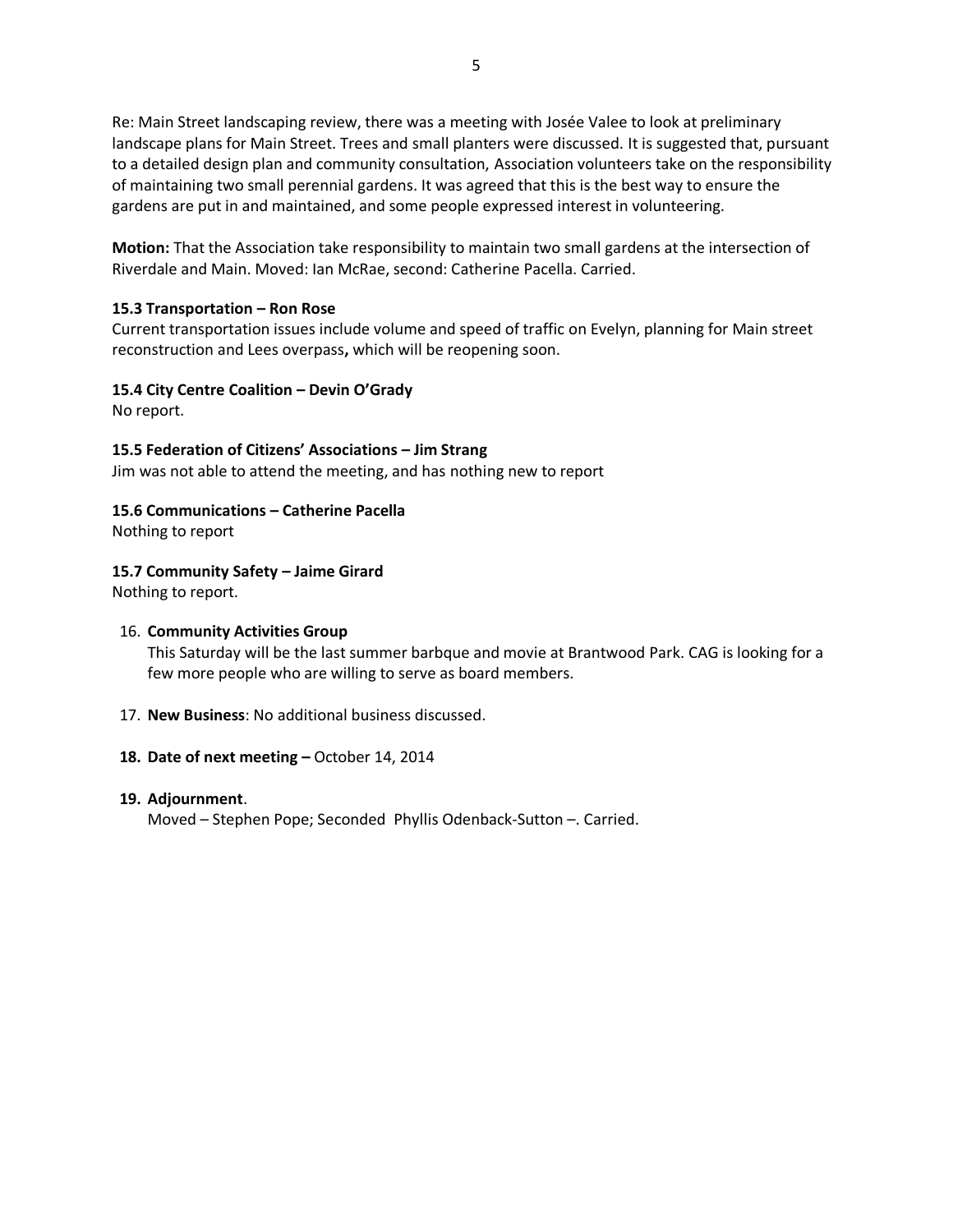# **APPENDIX 1: CHAIR'S REPORT**

September 3, 2014

OECA\_chairsReport\_2014\_09\_14254

# **Chair's Report – September 2014**

- 1. *Col By – Clegg Safe Crossing:* NCC's CEO Mark Kristmanson wrote to OOECA to say the NCC is now preparing designs for a safe pedestrian crossing of Col By Drive at Clegg and will consult with the community this fall. Furthermore, in a subsequent conversation Gary Lacey, the NCC's Executive Director of the Capital Stewardship Branch, said the new crossing will be constructed in the fall of 2015. These are, in my view, excellent (and long-desired) commitments. The preliminary view is that the new Col By – Clegg crossing will be like the new and excellent signalized crossing at Queen Elizabeth Drive and Fifth.
- 2. *Expansion of Springhurst Park through transfer of some AVTC Lands*: The City has confirmed that a large portion of the Alta Vista Transportation Corridor lands at 160 Lees (the would-be parking lot site) will become part of Springhurst Park – more than doubling its size from 1.6 acres to 4.1 (see picture below: the "medium" green area to the west of the remaining AVTC property is being added to Springhurst). This is a longstanding desire of the community and will ensure the permanent creation of much-needed recreational space. The transfer is in the context of the creation of the transit-oriented development at Lees LRT station and AVTC no longer being on the affordable roads schedule (although it still is within the Transportation Master Plan). There are limitations on how the new park land can be used because of contamination beneath a "cap" but possibilities are being explored.

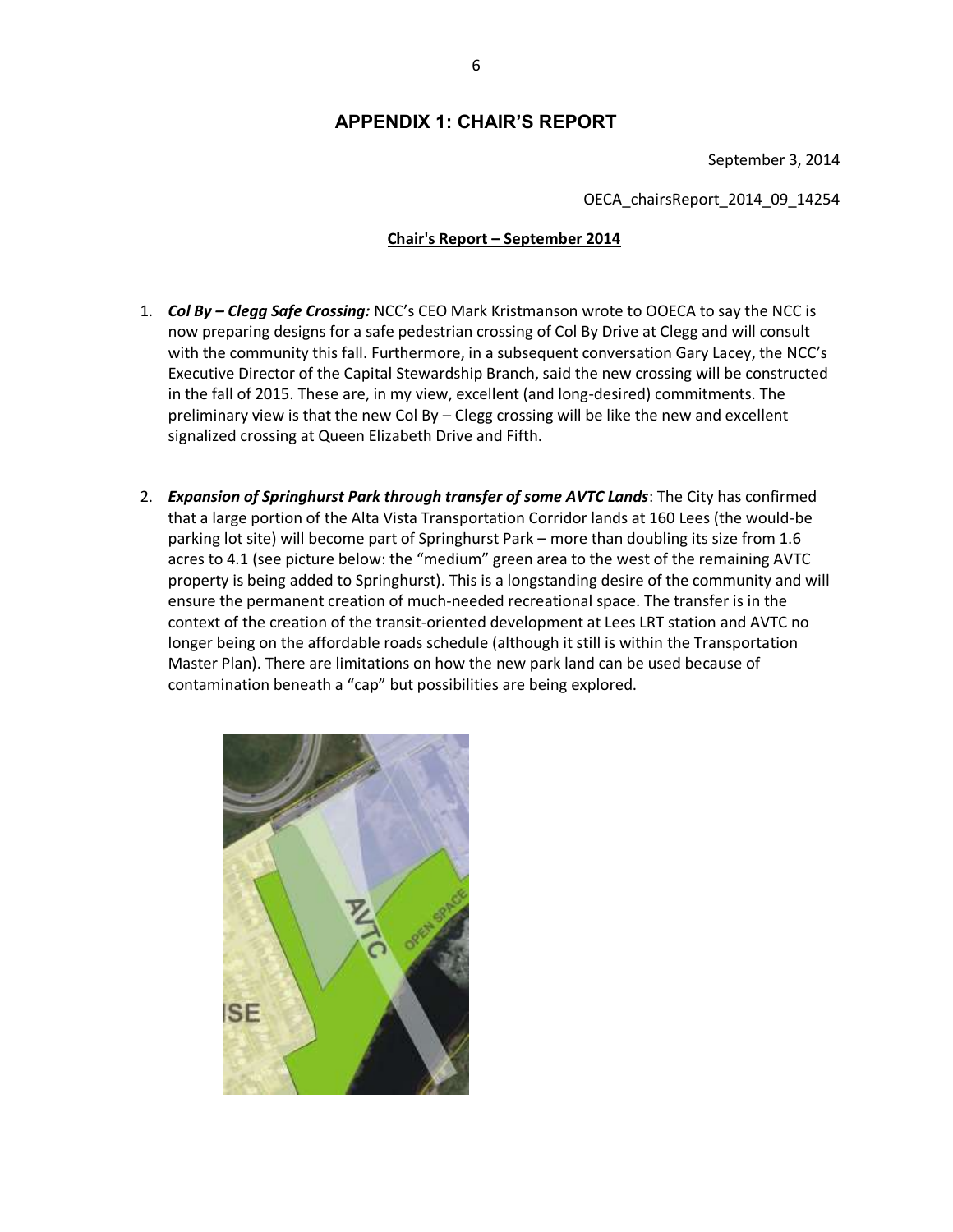- 3. *Rideau River Western Pathway (nature trail):* We still have not seen the final concept plan. That said, the city's Robin Bennett reports that: "In terms of timing for construction, please be advised that even though this project is identified on the Ottawa Cycling Plan's Affordable Network, that network is predicated on annual funding being granted for the cycling projects each year. While we will be requesting funding for year 2015, we have been advised that the detailed engineering design for the pathway may require a year, so the actual construction might not occur until 2016, providing funding is granted within the 2015 budget." In terms of the path's location through the Oblate lands, the OOE CDP and Secondary Plan call for the pathway to be located in a 10m strip just to the west of the 30m corridor of open space along the river.
- 4. *Open Houses (agenda item):* Regional's public presentation of its plans for the development of the Oblate lands is set for Tuesday, September  $16<sup>th</sup>$  in SPU's Amphitheatre; the city's Main Street Renewal open house will tentatively be in November; and the NCC's open house for the Clegg-CBD crossing will be some time this fall.
- 5. *Undergrounding of Hydro Wires on Main Street:* In July the Citizen published an interesting story on our efforts to get the hydro wires buried on Main between Clegg and Immaculata, however, the city hasn't budged in the slightest in its refusal to undertake this work.
- 6. *Cash in Lieu of Parkland Projects:* There has been no progress in getting the approved items implemented (notice board at 166 Lees, concrete ping pong table at Brantwood, dock at Springhurst). Councillor Chernushenko approved these items back in April. In terms of the concrete ping pong table, the city says it must have proper accessibility pathway. Nick, Carol Workun and I have argued these paths will be provided through the river pathway upgrading or through making the necessary improved access to the wading pool but the city says "Sorry, the path must be done first and must be paid for out of CiLP unless you want to wait another year or more when the Rideau River Western pathway is built."
- 7. *Lands North of OTH:* The city will not acquire the "for sale" land between Old Town Hall and the Queensway (we've sought it to provide expansion etc. possibilities for our community centre). Apparently the reason for the city's refusal is that there are contamination issues that would make the cost prohibitive but I've not been able to get any documentation from the city on this.
- 8. *Contamination OTH:* Contaminated soil was found on the lands around Old Town Hall (61 Main Street) and a \$104,000 clean-up was required. Fortunately, samples of the shallow soil collected within the vicinity of the playground structures did not contain any contaminants in excess of the Ministry of the Environment standards. See the OOECA website (noted below) for additional details on the contamination
- 9. *Lansdowne Opening:* Ron Rose kindly represented OOECA at the opening of Lansdowne Park. As Ron has noted in emails, OOE hasn't experienced significant traffic / parking problems as a result of football games etc. I suspect this may change when all of the stores and the cinema are opened and the condos and town homes are occupied. Personally, I am unimpressed with the large TD sign that is on the OOS/OOE facing side of the stadium. When I asked about it I was told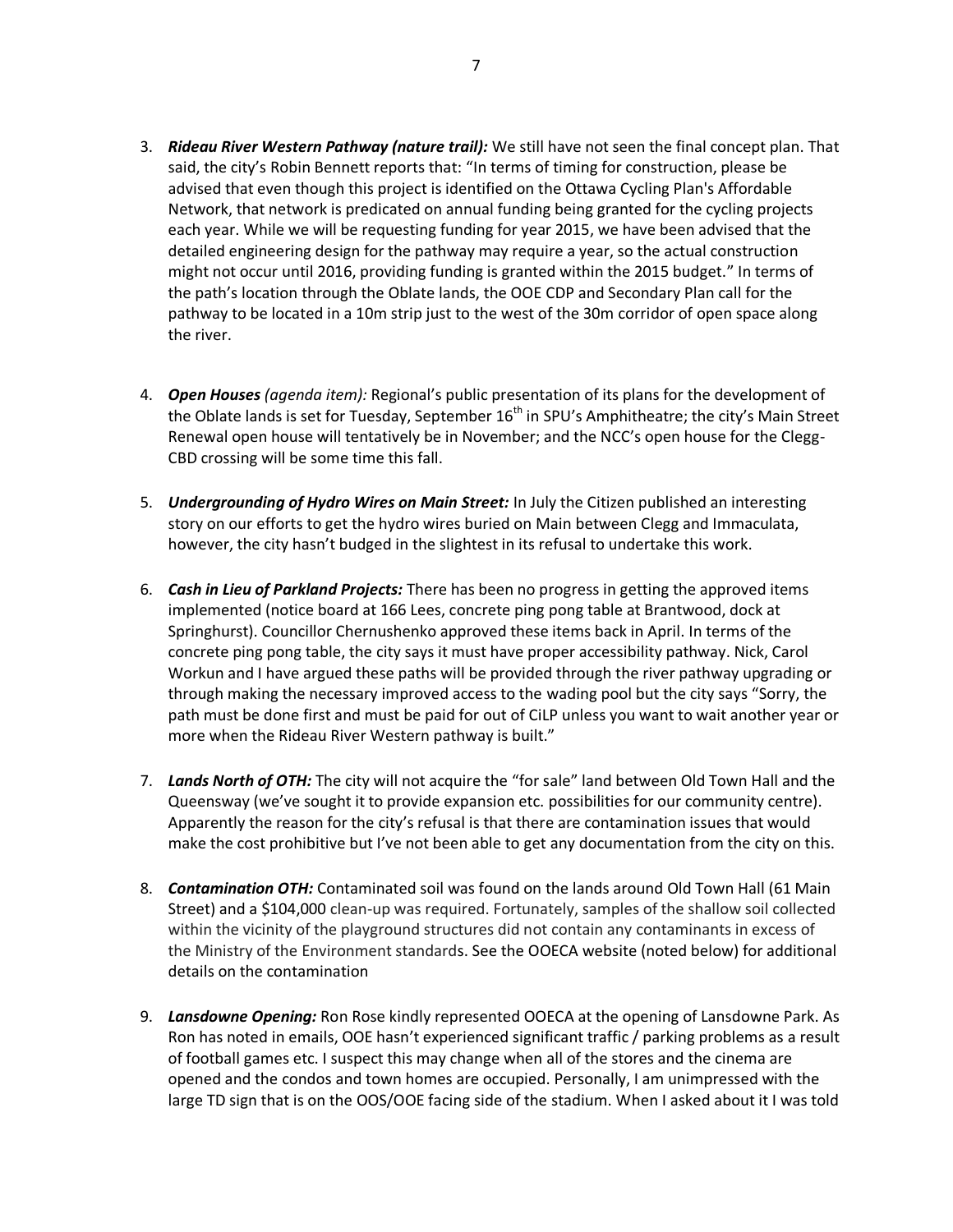that the stadium is not within NCC's jurisdiction and city council approved the signage some time ago. That complaint aside, there are a number of features of the "urban park" portion of the renewed Lansdowne that OOE residents will enjoy.

- 10. *Clegg-Fifth Canal Footbridge*: The Mayor's election ad in the September Mainstreeter highlights the accomplishment of "Detailed design work for the Clegg-Fifth pedestrian and cycling bridge," however the planned construction still is not until sometime during the 2020-2025 period, assuming budget gets approved at that time. Examples of similar new and more economical (and award-winning) footbridges built elsewhere were provided to the city but the sense I get from the city is that the Clegg-Fifth footbridge must be built as it is now designed so as to satisfy the NCC.
- 11. *AGM (agenda item):* So the joint CAG-OOECA AGM will be held Tuesday, November 11, 2014. Church of the Ascension has kindly agreed to allow us to meet there with the "after" reception downstairs. This year we'll get our updates available in advance so that there will be more time for questions and answers.
- 12. *Regional's Naming Contest for Oblates Development (agenda item):* Great thanks to Catherine Pacella and John Arthorne for creating and running the naming contest on the OOECA site. Also, thanks to Don Fugler, Ron Rose and Stephen Pope for their assistance. Regional may announce the name they've chosen at the public meeting September 16, 2014. It may be that they use a name other than what was submitted but the silver lining of that would be that the community association will then receive the \$2,500 that the winner would have otherwise had.
- 13. *Jane's Walk for Oblates Property:* Tentatively, there will be a "Jane's [as in Jane Jacobs] Walk" of the Oblates property Saturday, October 5, 2014. Regional has agreed to participate.
- 14. *Main Event:* Ron Rose did a superb job organizing the OOECA BBQ at CAG's wonderful Main Event in June. And great thanks to the many of you and politicians Paul Dewar, Yasir Naqvi, David Chernushenko, and Scott Blurton who helped out.
- 15. *OOECA Column for Next Mainstreeter:* I'd propose to address the upcoming AGM, speaking of what's been accomplished and what we face.
- 16. *417 Closure – Detour: September 6-8:* The installation of the new Lees-417 bridge will result in various closures and detours. Specifically, starting the afternoon of Saturday, September 6 and ending very early Monday morning, eastbound 417 traffic will be detoured onto Main. This will result in no parking restrictions on Main. The good news is that the new Lees bridge is to be opened for traffic "mid-September."
	- 17. *Open Streets Festival (Main Street) – Saturday, September 13:* In conjunction with the Main Farmers' Market the city is holding Ottawa's first "Open Streets Festival" "to have fun and learn more about transportation options for getting around your community." From 9 a.m. to 2 p.m. Main Street traffic from Hazel to Herridge will be rerouted onto Glenora via Hazel and Herridge. "Police will be on hand to manage traffic along the detour." Although OOECA supports the goals of the festival we only recently learned of it. Thanks to the efforts of Ron Rose and Stephen Pope suggestions were made to reduce impacts resulting from the detour.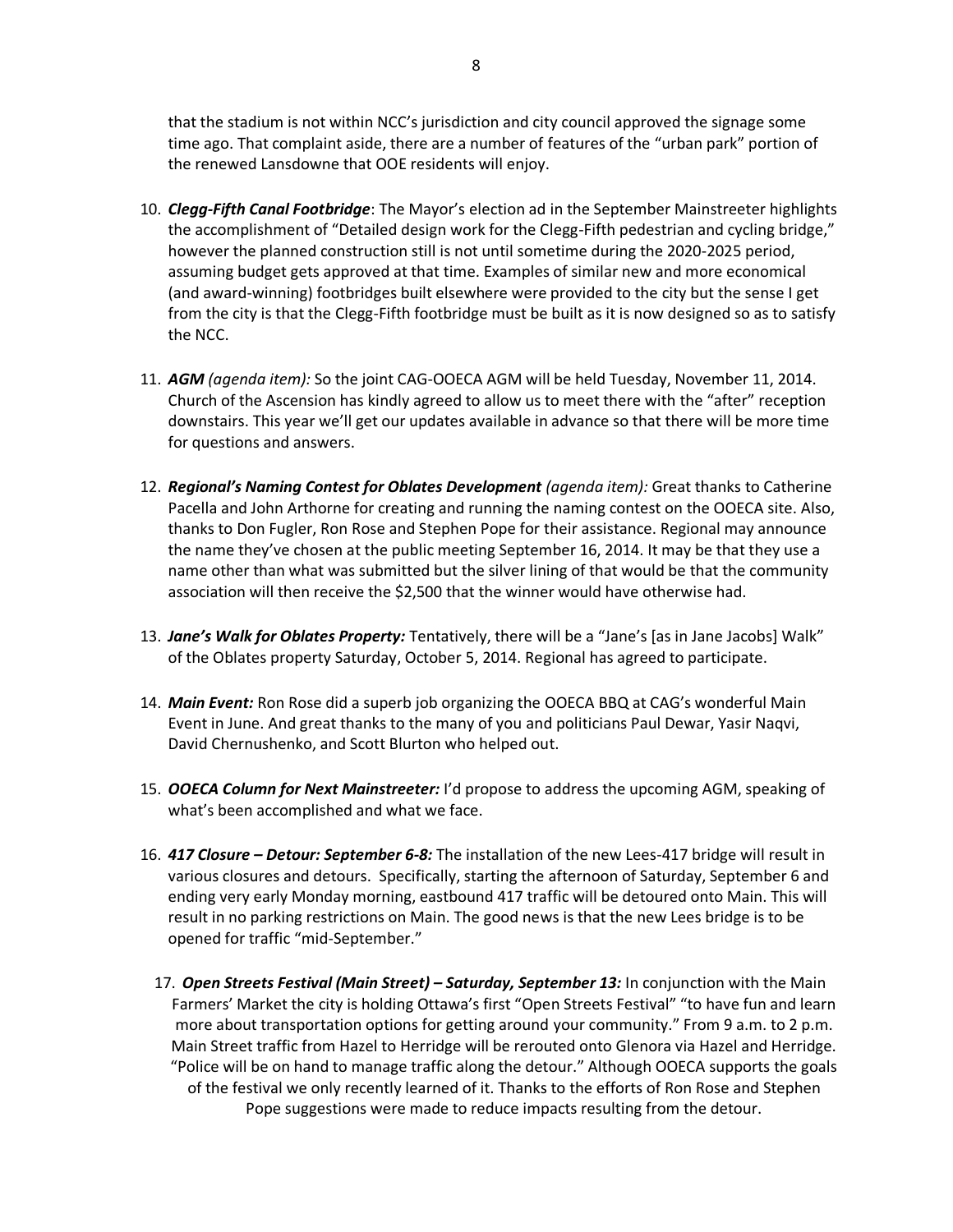# **APPENDIX 2 SUSTAINABLE LIVING OTTAWA EAST REPORT**

# **SLOE Report to the OECA Meeting of September 9, 2014**

# **Lees Community Garden**

It has been a great summer for the Lees Community Garden. Five new boxes were built and filled and a water meter was purchased to monitor water use from 170 Lees. Two boxes have been planted for St. Luke's table program serving healthy meals from the St. Luke's church on Somerset Street. This will include things such as: carrots, cucumbers and zucchinis - all much appreciated. We are experiencing a little more theft this year, but overall still good.

Ian Detta and Kristal Harding have asked whether community funding might be available to replace benches for the garden that are heavily used by the community. The ones that were donated are now breaking. Since they are primarily used by the community in particular the apartment residences not just gardeners it may not be possible to justify the use of the gardeners' fees. The benches are a nice feature for the apartment dwellers in the area and they seem to enjoy using them - there are usually people there. Someone tried to fix one the best they could but they are in rough shape. If it is true that 50% of the population of Old Ottawa Ottawa East is in the five apartments, benches here would benefit that population.

The garden appeared in a CBC news item on community gardens over the labour day weekend. [http://www.cbc.ca/news/canada/ottawa/community-gardens-taking-root-in-ottawa-s-urban](http://www.cbc.ca/news/canada/ottawa/community-gardens-taking-root-in-ottawa-s-urban-centres-1.2752437)[centres-1.2752437](http://www.cbc.ca/news/canada/ottawa/community-gardens-taking-root-in-ottawa-s-urban-centres-1.2752437)

# **Ottawa East Community Garden**

It was a fantastic and highly successful growing year for the Ottawa East Community Garden. Margaret vant Erve and Chris Bishop of St. Paul will be meeting in the fall to discuss the Garden's parameters and formalize their agreement.

# **Children's Garden**

Programming and activities will be continuing in the Children's Garden until October. This year, the garden operated without a paid coordinator. Playgroup and special activities were run by volunteers. A working day is scheduled for September 13th to begin preparing the garden for the winter and to build additional raised beds for the purpose of sharing with the community. Work is still ongoing to create a dedicated website for the Children's Garden, however the Facebook page is a good source of information about happenings at the Garden for now.

# **Farmers' Market**

It was a busy summer for the Farmer's Market with a Strawberry Social in June, a Summer picnic in July, a free corn roast and a community canning event at the Green Door in August. An Apple Festival is still to come.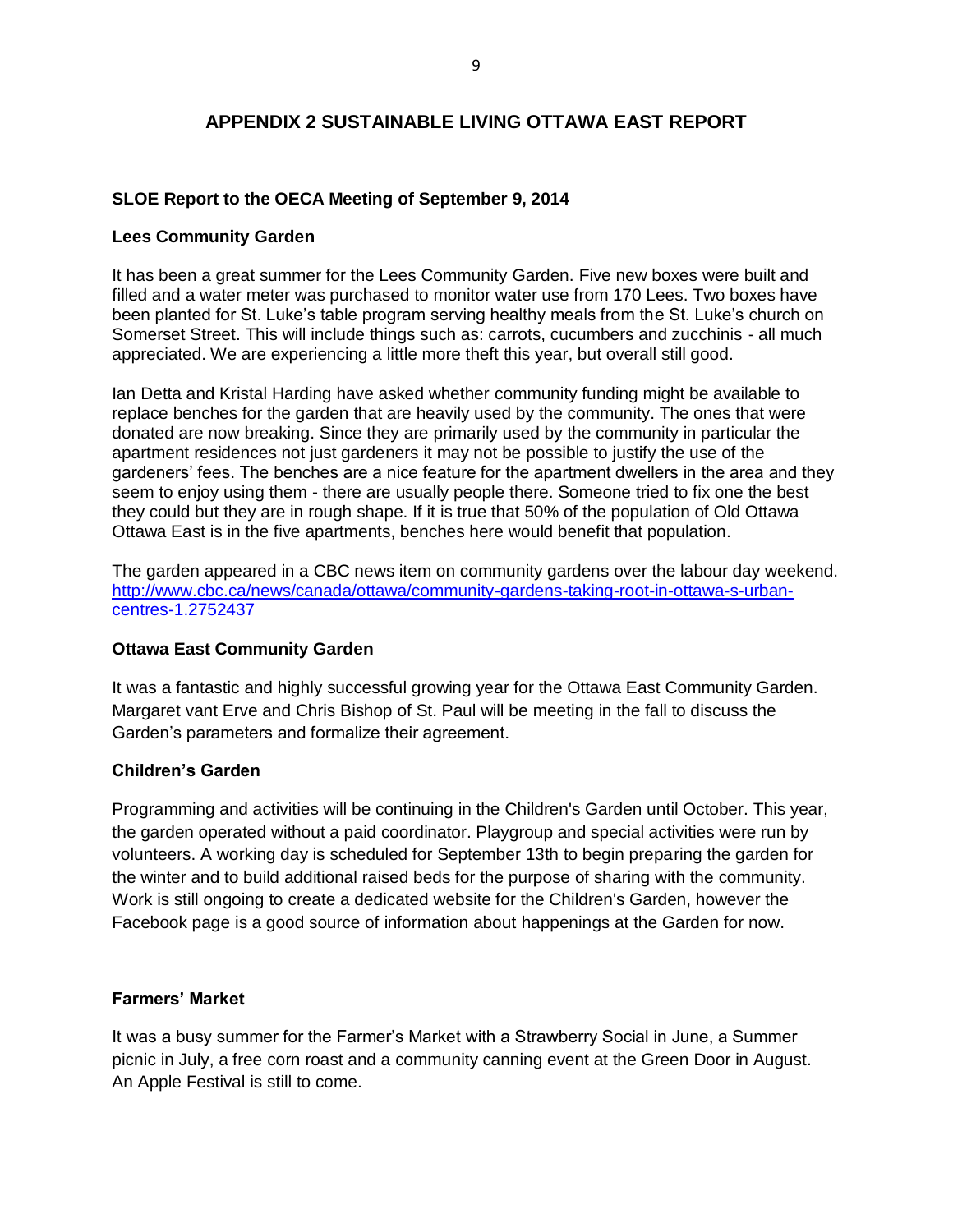On Saturday September 13 from 10:00am-1:00pm EnviroCentre is coordinating an Open Streets Festival on Main Street between Hazel and Herridge, on behalf of the City of Ottawa, in partnership with the Farmers' Market. The Festival's goal is to animate the street in front of the market and celebrate the public space in interesting, imaginative and collaborative ways. Parking will be allowed for market goers on the Grande Allée to replace the parking temporarily unavailable in the municipal lot on Main Street. Everyone is encouraged to come out to this event.

Regarding future years, unfortunately the Farmer's Market has not identified a site for 2015/2016 at this time.

# **Rideau River Nature Trail (RRNT)**

There was some invasive plant removal from Springhurst and Brantwood Park areas and from the ramp of the McIlwraith Bridge. We will be holding "Cleaning the Capital" events in Brantwood and Springhurst Parks in October and there will be volunteers from Carleton Serves involved in maintenance activities on September 27<sup>th</sup>.

# **Deep Green Project**

As reported elsewhere, SLOE and OOECA board members met with the Regional Group and City staff in a novel all day session to discuss the Regional proposal for the Oblates land in July. Subsequently the four objectives of the Deep Green proposal are under consideration and SLOE will continue to argue for the sustainable development of this project.

# **Other - Main Street Landscaping Review**

In a meeting between Delcan's landscape architect, Martha Lush, the city project engineer, Josée Vallé, and several community members, the issue of one or two small perennial gardens at the intersection of Riverdale and Main was raised. These would be in addition to tree planting in that place. I would like to make a motion that OOECA/SLOE consider taking responsibility for operating two small gardens at that site conditional on detailed design and pursuant to community consultation.

Compiled by Ian McRae